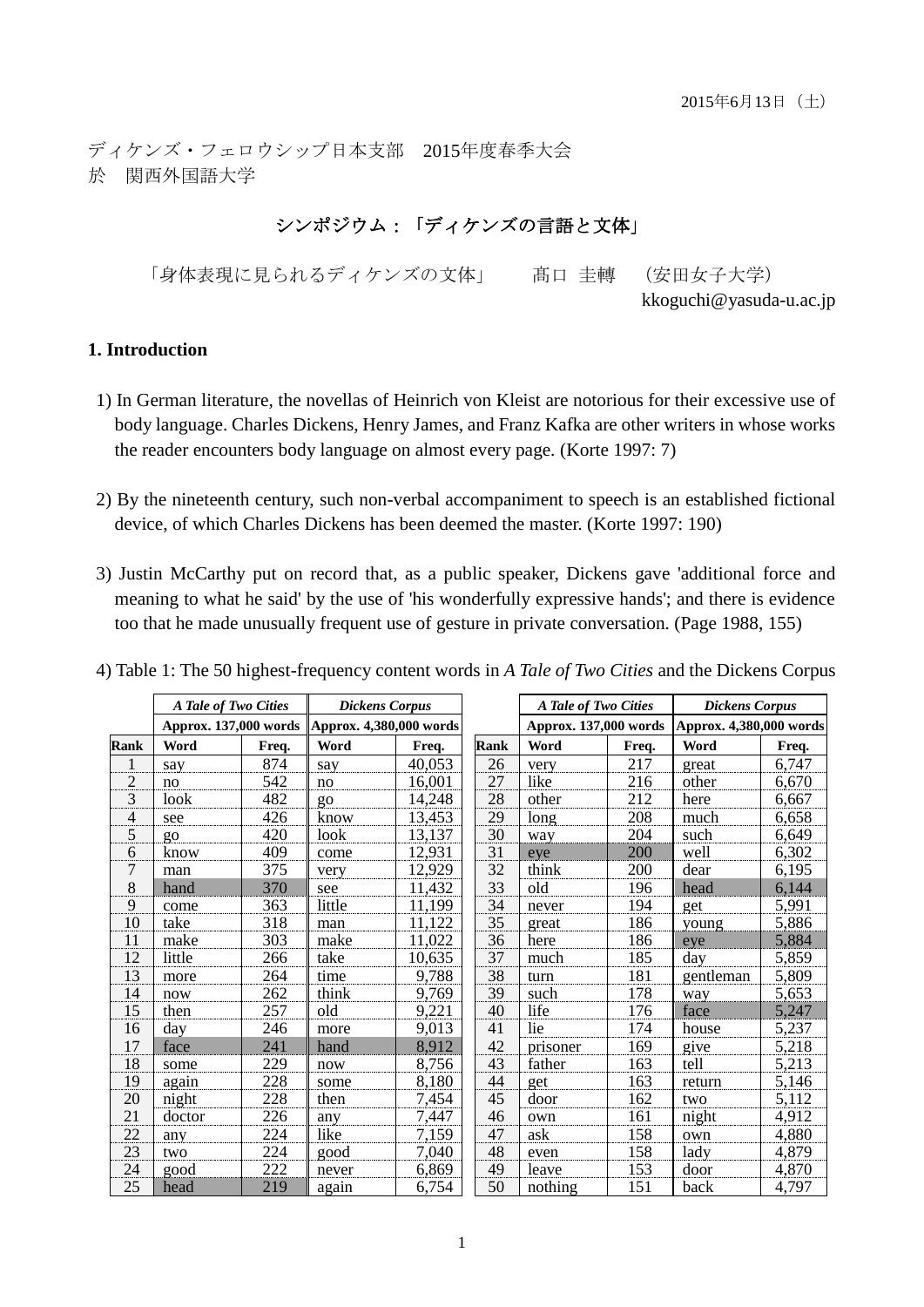## 5) The Dickens Corpus

The self-made Dickens Corpus includes the following novels: *Sketches by Boz* (1833-36), *The Pickwick Papers* (1836-37), *Oliver Twist* (1837-39), *Nicholas Nickleby* (1838-39), *The Old Curiosity Shop* (1840-41), *Barnaby Rudge* (1841), *A Christmas Carol* (1843), *Martin Chuzzlewit* (1843-44), *The Chimes* (1844), *The Cricket on the Hearth* (1845), *The Battle of Life* (1846), *Dombey and Son* (1846-48), *The Haunted Man* (1848), *David Copperfield* (1849-50), *Reprinted Pieces* (1850-56), *Bleak House* (1852-53), *Hard Times* (1854), *Little Dorrit* (1855-57), *The Uncommercial Traveller* (1860), *Great Expectations* (1860-61), *Our Mutual Friend* (1864-65), *The Mystery of Edwin Drood* (1869-1870).

## **2. Body language as means of characterization 2.1 Collocations of "eye," "head," and "hand" in TTC**

| Lucie                                                               | E | <b>blue eyes</b> $(I, 4)$ / "those blue eyes" $(II, 4)$ / clear eyes $(II, 6)$ / the soft blue<br>eyes $(II, 20)$                                                                 |  |  |  |
|---------------------------------------------------------------------|---|-----------------------------------------------------------------------------------------------------------------------------------------------------------------------------------|--|--|--|
|                                                                     | F | her alarmed eyes $(III, 3)$ / "blue eyes" $(III, 14)$                                                                                                                             |  |  |  |
| Dr. Manette                                                         |   | haggard eyes (3 times) (I, 6) / exceedingly <b>bright eyes</b> (I, 6) / the<br>kindled eyes $(III, 4)$                                                                            |  |  |  |
| Mr. Lorry                                                           | E | half-shut eyes $(\mathrm{I},\,3)$ / moist bright eyes $(\mathrm{I},\,4)$ / his bright eye $(\mathrm{II},\,6)$ /<br>the <b>business eye</b> $(II, 6)$ / his business eye $(II, 6)$ |  |  |  |
|                                                                     | F | Mr. Lorry's business eye $(III, 8)$ / his troubled eyes $(III, 8)$                                                                                                                |  |  |  |
| Carton                                                              | F | His <b>practised eye</b> (III, 8) / reverently shaded eyes (III, 9)                                                                                                               |  |  |  |
| good eyes $(I, 5)$ / his <b>bright eye</b> $(I, 5)$<br>F<br>Defarge |   |                                                                                                                                                                                   |  |  |  |

6) Table 2: Collocations of "eye"

### 7) Table 3: Collocations of "head" and "hair"

|             | E            | a quantity of <b>golden hair</b> $(I, 4)$ / flowing golden hair $(I, 4)$ / her golden<br>hair (I, 4) / "golden-haired doll" (3 times) (II, 5) / her rich hair (II, 6) /<br>"the golden-haired doll" $(II, 11)$ / the bright golden hair $(II, 18)$ / the<br>golden hair (II, 18) / the golden hair (II, 20) / the golden head (II, 20)                                                                                                                             |  |  |  |  |
|-------------|--------------|--------------------------------------------------------------------------------------------------------------------------------------------------------------------------------------------------------------------------------------------------------------------------------------------------------------------------------------------------------------------------------------------------------------------------------------------------------------------|--|--|--|--|
| Lucie       | $\mathbf{F}$ | her drooping head $(I, 5)$ / Her golden hair $(I, 6)$ / her <b>radiant hair</b> $(I, 6)$<br>/ her beautiful head (III, 6) / "her darling's golden hair" (III, 7) / "your<br>pretty head" (III, $7$ ) / her own fair head (III, 12) / "a fine head" (III, 14)<br>/ "golden hair" (III, 14)                                                                                                                                                                          |  |  |  |  |
|             | E            | his white hair $(II, 10)$ / his white hair $(II, 17)$                                                                                                                                                                                                                                                                                                                                                                                                              |  |  |  |  |
| Dr. Manette | $\mathbf{F}$ | a white-haired man $(I, 5)$ / his confused white hair $(I, 6)$ / his white hair<br>$(I, 6)$ / the white head (2 times) $(I, 6)$ // "the white head" $(I, 6)$ / his<br>ruined head $(I, 6)$ / His cold white head $(I, 6)$ / white-haired man (3 times)<br>$(II, 15)$ / His streaming white hair $(III, 2)$ / a <b>steady head</b> $(2 \times I, 15)$ (III,<br>4) / the white head, a steady head (III, 5) / his poor head (III, 6) / his<br>white hair $(III, 11)$ |  |  |  |  |
|             | E            | stiff, black hair $(I, 3)$ / his spiky hair $(II, 1)$ / his spiky head $(II, 14)$                                                                                                                                                                                                                                                                                                                                                                                  |  |  |  |  |
| Jerry       | $\mathbf F$  | his spiky head $(III, 7)$ / the risen and stiff hair $(III, 8)$                                                                                                                                                                                                                                                                                                                                                                                                    |  |  |  |  |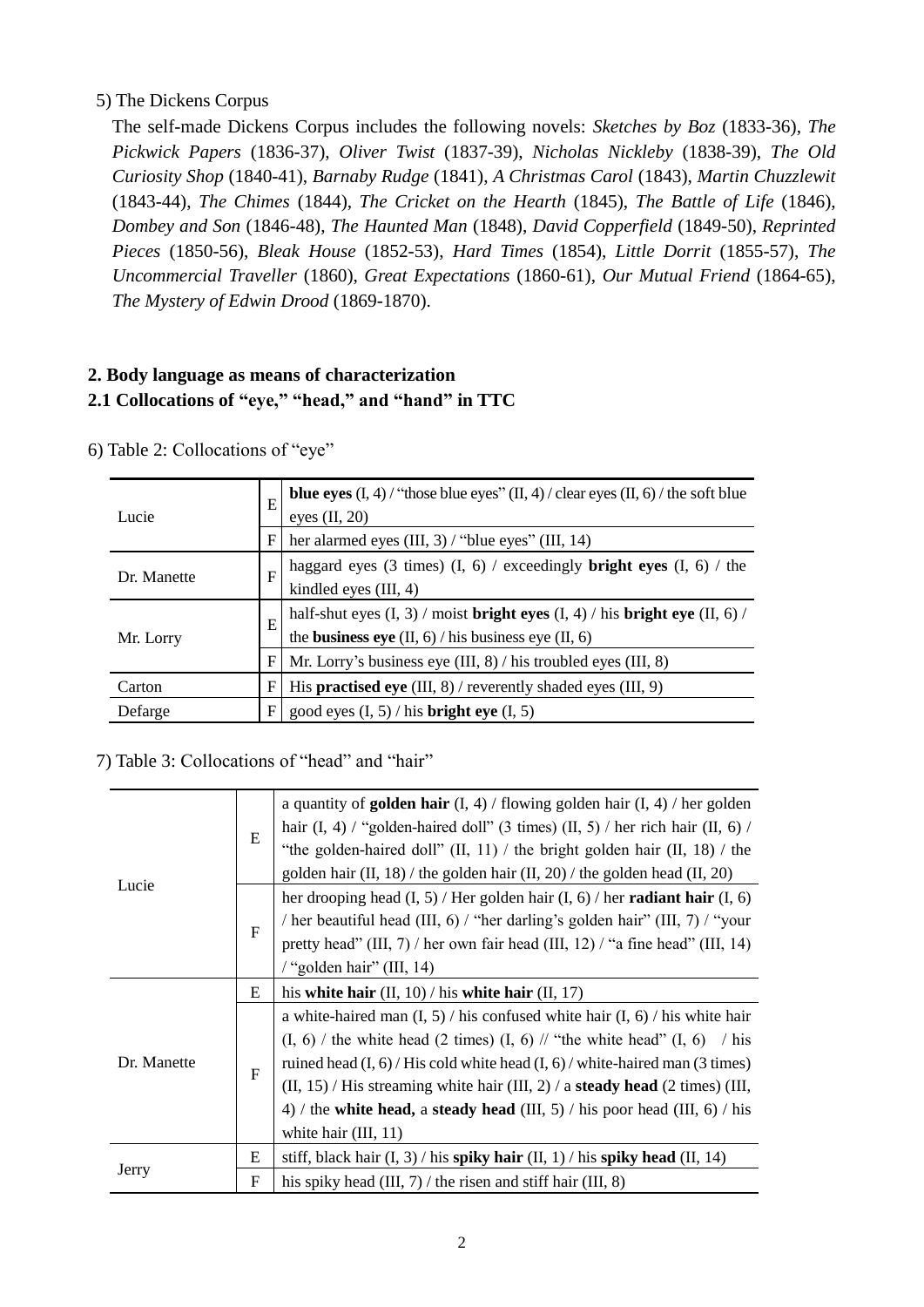### 8) Table 4: Collocations of "hand"

| Lucie       | E           | the hesitating little hand $(I, 4)$ / "her cold hands" $(I, 4)$ / delicate hands<br>$(II, 6)$ / her agitated hand $(II, 18)$                   |  |  |  |
|-------------|-------------|------------------------------------------------------------------------------------------------------------------------------------------------|--|--|--|
|             | $\mathbf F$ | her appealing hands $(I, 6)$ / her appealing hand $(III, 3)$                                                                                   |  |  |  |
|             | E           | emaciated hands $(I, 3)$ / "this honoured hand" $(II, 10)$ / his two hands<br>(twice) $(II, 10)$ / his own hand $(II, 18)$                     |  |  |  |
| Dr. Manette | F           | the right hand $(I, 6)$ / the left hand $(I, 6)$ / "this gaunt hand" $(III, 10)$ /<br>"my own hands" (III, 10)                                 |  |  |  |
|             | Ε           | his left hand (twice) $(I, 4)$ / both hands $(I, 4)$                                                                                           |  |  |  |
| Mr. Lorry   | F           | the clasping hand (III, 2) /his troubled hand (III, 8)                                                                                         |  |  |  |
| Carton      | F           | his open hand (III, 8) / his eager but so firm and steady hand (III, 12)<br>his right hand $(III, 13)$ / "your <b>brave hand</b> " $(III, 13)$ |  |  |  |

#### **2.2 Use of usual collocations in the descriptions of characters**

- 9) For example, the collocation 'blue eyes' is a usual collocation with a low frequency but has common semantic features seen among the characters with *blue eyes* in Dickens. The semantic features are *innocent and favoured*. The characters with blue eyes possessing such semantic features are Nell in *The Old Curiosity Shop*, Emily and Dora in *David Copperfield*, Ada and Prince Turveydrop in *Bleak House*, Joe in *Great Expectations* and Lucie Manett in *A Tale of Two Cities*. (Hori 2004: 12)
- 10) *Bright eyes* belong … to a number of other sympathetic characters, such as Pickwick, Mr. Dick, Mrs. Bagnet and Betty Higden. (McMaster 1987: 37)
- 11) Different behaviors between "eye" and "eyes"

An apparently straightforward example of Sinclair's point is the word *eye*, which behaves differently if it is in singular or plural form. The plural patterns with adjectives such as *blue*, *attractive*, *beady* and *dishonest*; in singular form, however, the word eye is only rarely used to refer to the visual organ (except when there is an injury, or during an optical test). More commonly, both singular and plural forms are used metaphorically and in different fixed phrases such as *rolling his eyes*, *all eyes will be on the match*, *keep an eye on sth* or *turn a blind eye*. Thus, not only different words but different grammatical forms of the same word have different distributions and meanings. (Carter 1998: 63)

- 12) A face habitually suppressed and quieted, was still lighted up under the quaint wig by *a pair of moist bright eyes* that it must have cost their owner, in years gone by, some pains to drill to the composed and reserved expression of Tellson's Bank. (TTC I, 4)
- 13) "As we happen to be alone for the moment, and are both people of business," he said, when they had got back to the drawing-room and had sat down there in friendly relations, "let me ask you ― does the Doctor, in talking with Lucie, never refer to the shoemaking time, yet?"
	- "Never."

. . . . .

"Do you suppose," Mr Lorry went on, with a laughing twinkle in *his bright eye*, as it looked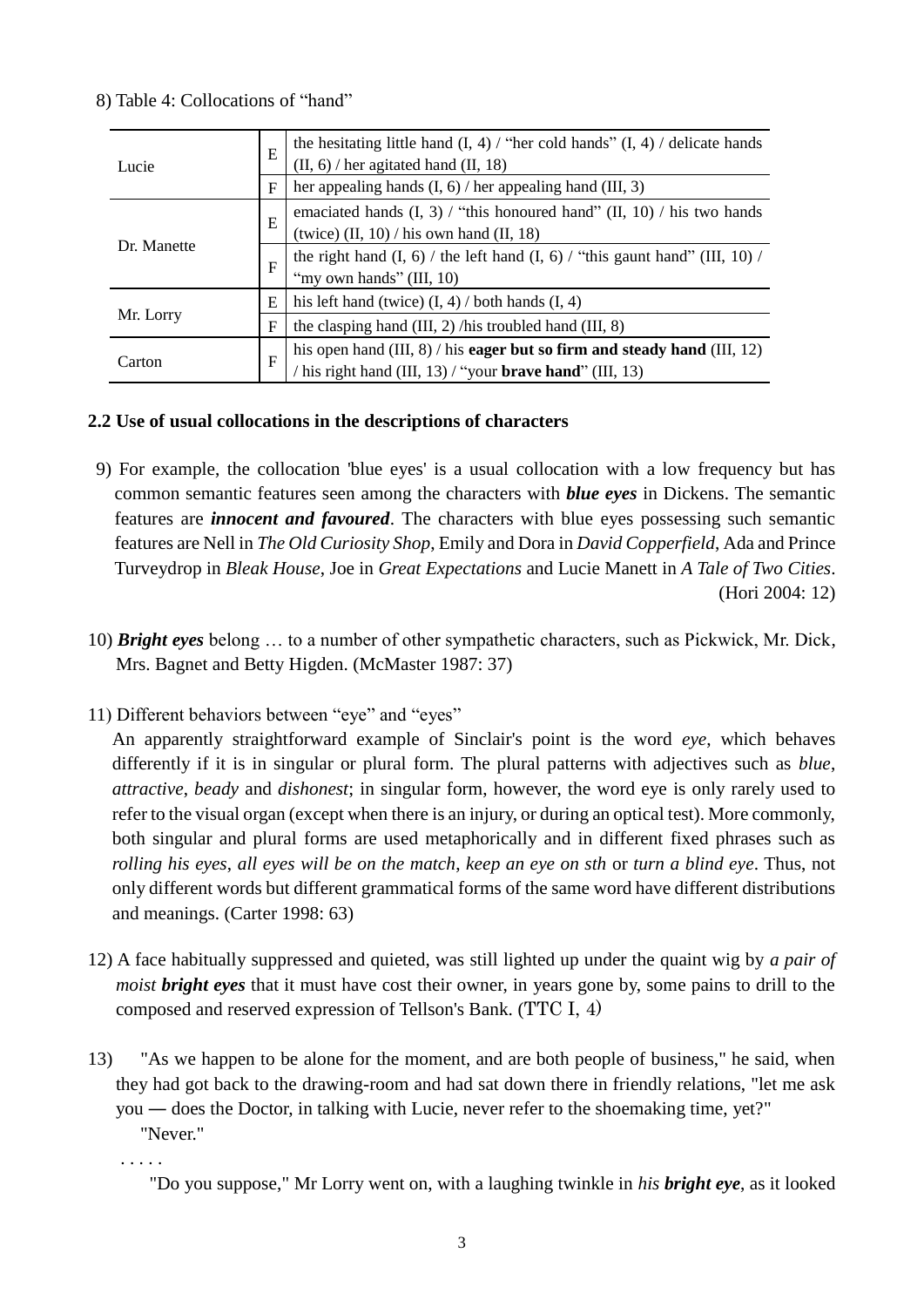kindly at her, "that Doctor Manette has any theory of his own, preserved through all those years, relative to the cause of his being so oppressed; perhaps, even to the name of his oppressor?"

(TTC II, 6)

#### **2.3 Use of unusual collocations in the descriptions of characters**

- 14) Mr Cruncher reposed under a patchwork counterpane, like a Harlequin at home. At fast, he slept heavily, but, by degrees, began to roll and surge in bed, until he rose above the surface, with *his spiky hair* looking as if it must tear the sheets to ribbons. (TTC II, 1)
- 15) (Carton informs Mr. Lorry that Darnay, who was once released owing to Dr. Manette's testimony, has been arrested again.)

 *Mr. Lorry's business eye* read in the speaker's [Carton's] face that it was loss of time to dwell upon the point. Confused, but sensible that something might depend on his presence of mind, he commanded himself, and was silently attentive. (TTC III, 8)

- 16) As his eyes rested on a short, slight, pretty figure, *a quantity of golden hair*, *a pair of blue eyes* that met his own with an inquiring look, and a forehead with a singular capacity … (TTC I, 4)
- 17) (Lucie comes to the garret of Defarge's wine shop in order to rescue her father, who is clearly mad because of his long imprisonment.) His cold white head mingled with *her radiant hair*, which warmed and *lighted* it as though it were *the light of Freedom shining* on him. (TTC I, 6)
- 18) Among these terrors, and the brood belonging to them, the Doctor *walked with a steady head*: confident in his power, cautiously persistent in his end, never doubting that he would save Lucie's husband at last. . . . Still, the Doctor *walked* among the terrors *with a steady head*. (TTC III, 4)
- 19) But, from the hour when she had taken *the white head* to her fresh young bosom in the garret of Saint Antoine, she had been true to her duties. (TTC III, 5)
- 20) These occupations brought her round to the December month, wherein her father *walked* among the terrors *with a steady head*. (TTC III, 5)

### **2.4 Repetition of the same words of body parts or the same body language**

21) Table 5: Examples of Body Language clusters (5 words) according to Mahlberg (2013: 196)

|                          |       | Dickens Corpus Dickens Corpus | 19C   | 19C   |
|--------------------------|-------|-------------------------------|-------|-------|
|                          | Freq. | Texts.                        | Freq. | Texts |
| at the head of the       | 30    |                               | 29    |       |
| his hands in his pockets |       |                               |       |       |
| his head on one side     | 30    |                               |       |       |
| with his back to the     |       |                               |       |       |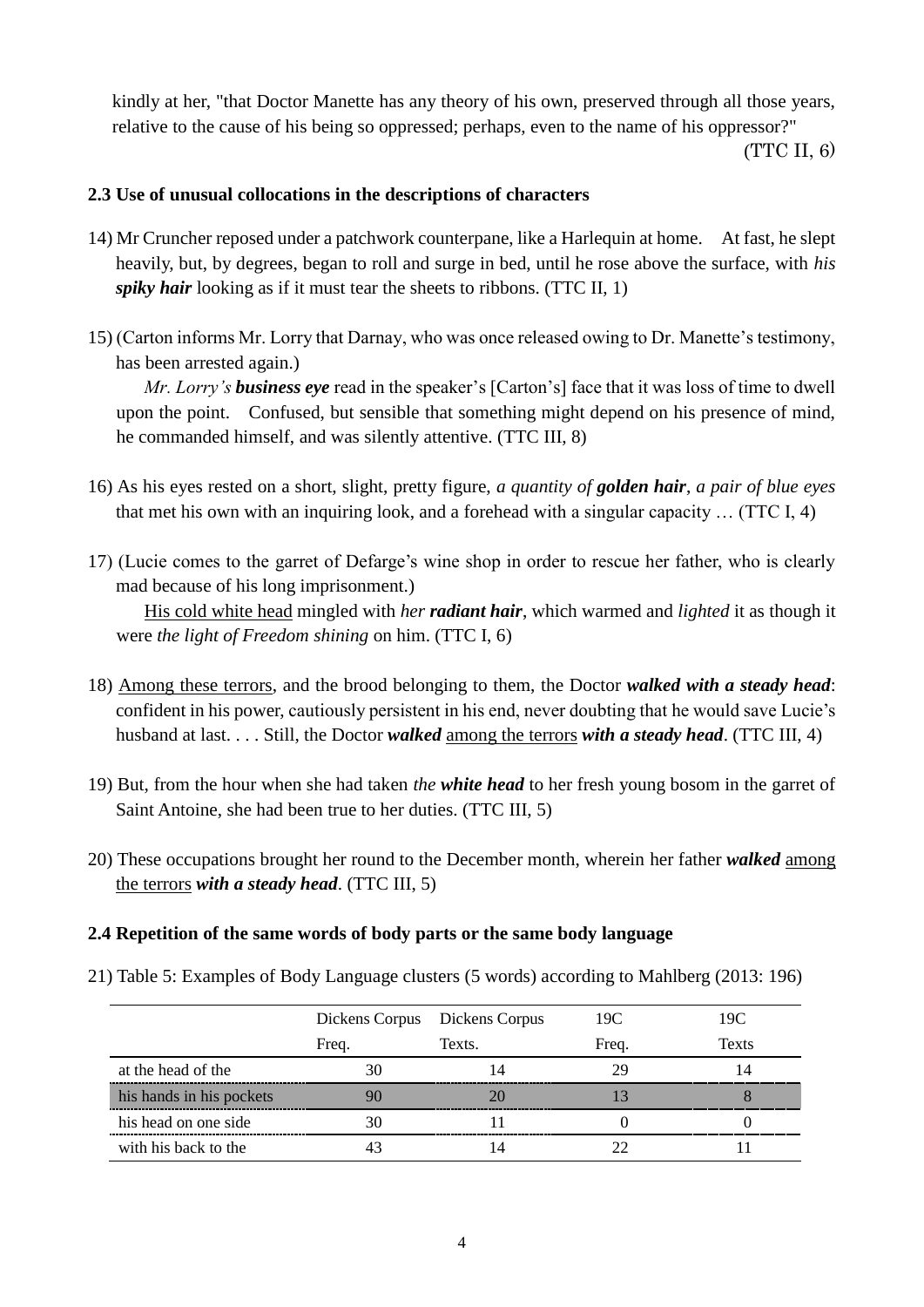- 22) So, Mr Bounderby threw on his hat ― he always threw it on, as expressing a man who had been far too busily employed in making himself, to acquire any fashion of wearing his hat ― and *with his hands in his pockets*, sauntered out into the hall. "I never wear gloves," it was his custom to say. "I didn't climb up the ladder in them. ― Shouldn't be so high up, if I had." (HT I, 4)
- 23) "Whether," said Gradgrind, pondering *with his hands in his pockets*, and his cavernous eyes on the fire, "whether any instructor or servant can have suggested anything? (HT I, 4)
- 24) Steerforth's place was at the bottom of the school, at the opposite end of the long room. He was lounging *with* his back against the wall, and *his hands in his pockets*, and looked at Mr Mell with his mouth shut up as if he were whistling, when Mr Mell looked at him. (DC 7)
- 25) Mr Carton, who had so long sat looking at the ceiling of the court, changed neither his place nor his attitude, even in this excitement. While his teamed friend, Mr Stryver, massing his papers before him, … this one man sat leaning back, *with* his torn gown half off him, his untidy wig put on just as it had happened to fight on his head after its removal, *his hands in his pockets*, and his eyes on the ceiling as they had been all day. …

 Yet, this Mr Carton took in more of the details of the scene than he appeared to take in; for now, when Miss Manette's head dropped upon her father's breast, he was the first to see it, and to say audibly: "Officer! look to that young lady. Help the gentleman to take her out. Don't you see she will fall!" (TTC II, 3)

26) When the repast was fully discussed, the lion [Stryver] put *his hands in his waistband* again, and lay down to mediate. (TTC, II.5)

### **3. Body Language as means of dramatization**

- 27) Dickens was never afraid of making excessive use of a way of writing that happened to appeal to him. ... He was never a fraid of repetition. (Brook 1970: 36)
- 28) Body parts differ in their potential of expression because of their physical conditions. Hands are very flexible and the head and eyes prominent with eyes specifically being able to convey a variety of emotions. (Mahlberg 2013: 108)

| <b>English Chapters</b> |                          |      |       |        |        |        | <b>French Chapters</b> |  |    |         |  |
|-------------------------|--------------------------|------|-------|--------|--------|--------|------------------------|--|----|---------|--|
| Chap.                   | $\mathbf{u}, \mathbf{v}$ | п, э | II, 5 | II, 13 | II, 20 | III, 8 | III, 9                 |  |    | III. 14 |  |
| Freq.                   |                          |      |       |        |        |        |                        |  | 20 |         |  |

30) Table 6: Distribution of Carton's "hand" (38 instances)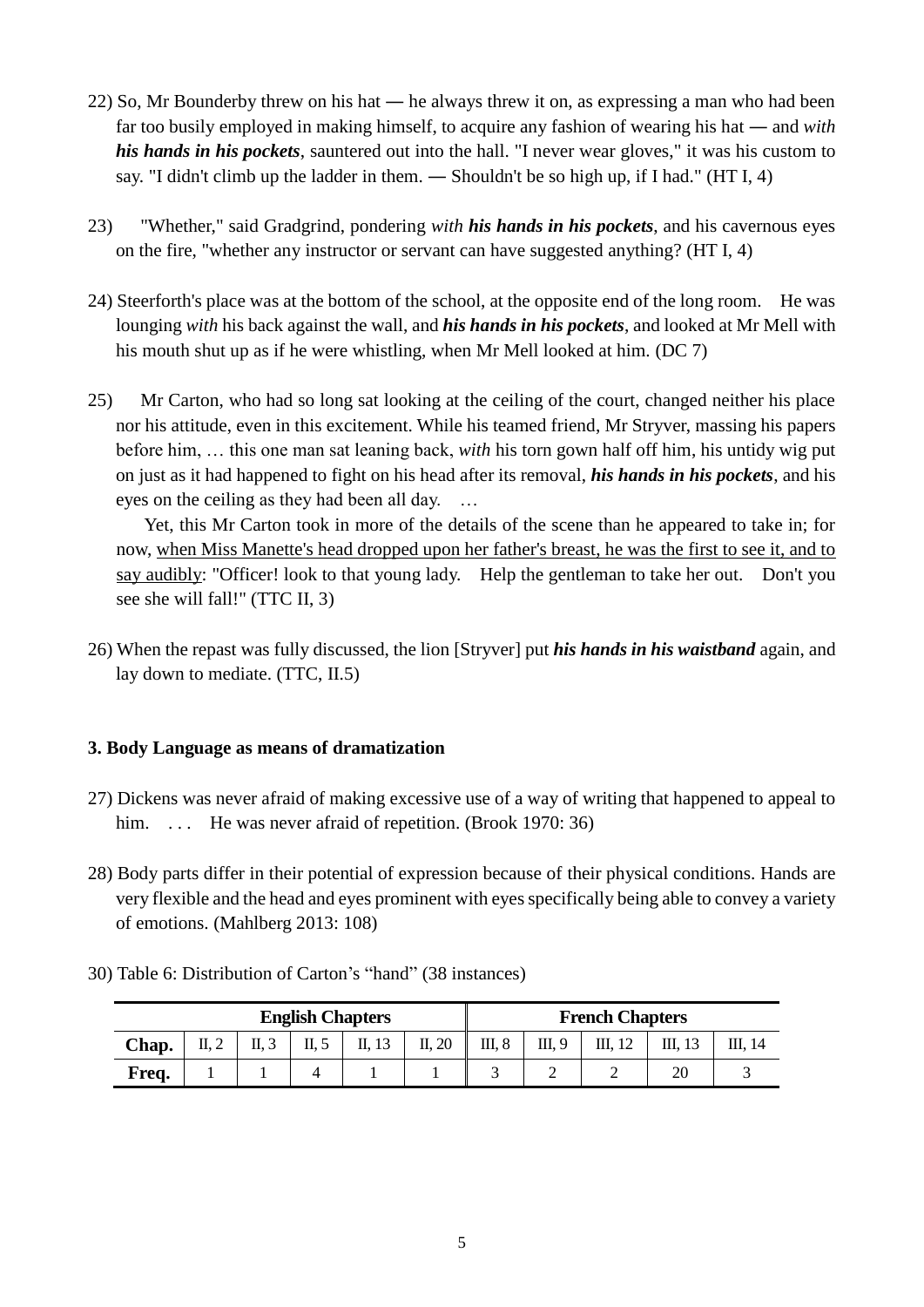

29) Figure 1: Frequencies of "hand" in serial order of chapter

31) Descriptions of Carton's action of drugging Darnay in TTC III, 13

- ① Carton, with *his right hand* in his breast, stood close beside him.
- ② Carton still had *his hand* in his breast.
- ③ Carton, standing over him with *his hand* in his breast, looked down.
- ④ He was drawing *his hand* from his breast….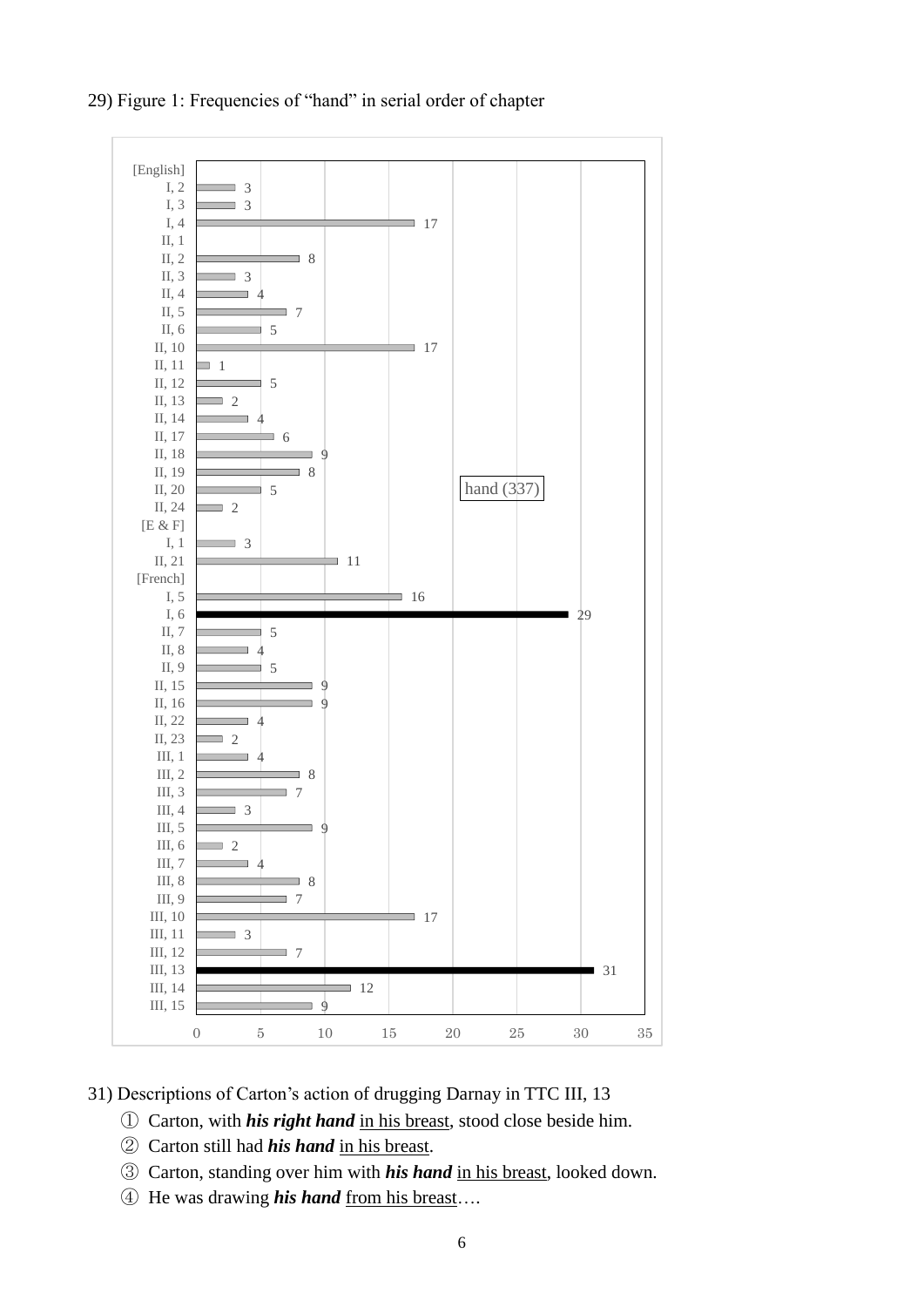- ⑤ …the prisoner chancing to look up in his hurried wonder as he wrote, *the hand* stopped, closing upon something.
- ⑥ … *his hand* slowly and softly moved down close to the writer's face.
- ⑦ … Carton―*his hand* again in his breast―looked steadily at him.
- ⑧ … *Carton's hand* was again watchfully and softly stealing down.…
- ⑨ … *the hand* was at the prisoner's face….
- ⑩ *Carton's hand* moved back to his breast no more.
- ⑪ The prisoner sprang up with a reproachful look, but *Carton's hand* was close and firm at his nostrils….
- 32) "You have my certificate in your hand with the rest, you know, and will reserve my place. Wait for nothing but to have my place occupied, and then for England!"

 "Why, then," said Mr Lorry, grasping *his eager but so firm and steady hand*, "it does not all depend on one old man, but I shall have a young and ardent man at my side."

 "By the help of Heaven you shall! Promise me solemnly that nothing will influence you to alter the course on which we now stand pledged to one another."

"Nothing, Carton." (TTC III, 12)

33) (A seamstress, who notices he is not Darnay, asks Carton to hold her hand on the way to the guillotine.)

"I heard you were released, Citizen Evremonde. I hoped it was true?"

"It was. But, I was again taken and condemned."

 "If I may ride with you, Citizen Evremonde, will you *let me hold your hand*? I am not afraid, but I am little and weak, and it will give me more courage."

 As the patient eyes were lifted to his face, he saw a sudden doubt in them, and then astonishment. He pressed the work-worn, hunger-worn young fingers, and touched his lips.

"Are you dying for him?" she whispered.

"And his wife and child. Hush! Yes."

"O you will *let me hold your brave hand*, stranger?" (TTC III, 14)

### **4. Final Remarks**